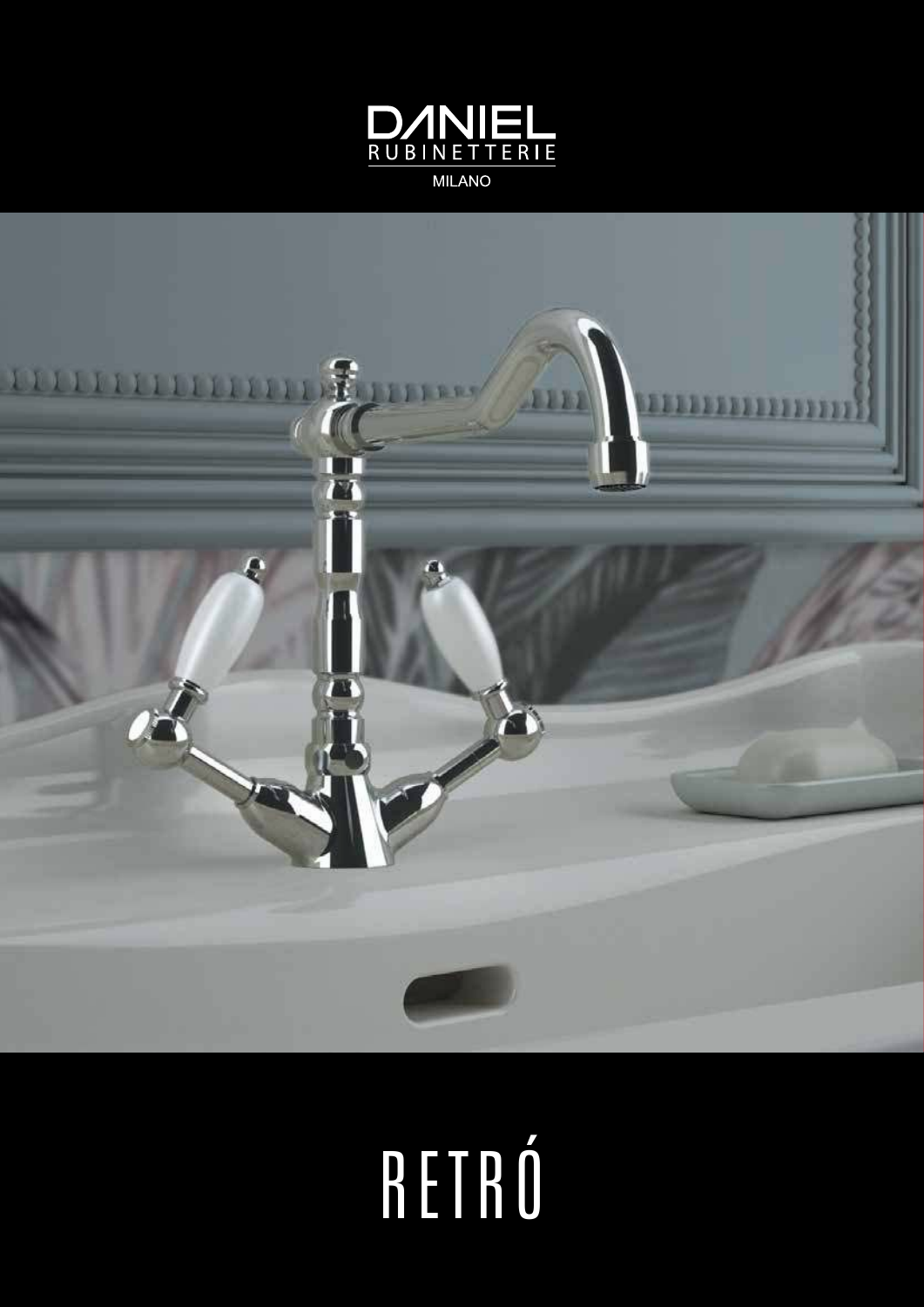

# La collezione Retrò rappresenta un piccolo viaggio in profili e ricordi del passato. La soluzione di arredo ideale per aggiungere una classe di altri<br>tempi ai gesti quotidiani.<br>The RETRO collection represents a small trip

passato. La soluzione di arredo ideale per aggiungere una classe di altri tempi ai gesti quotidiani.

*The RETRO collection represents a small trip into profiles and memories of the past. The ideal furnishing solution to add a yesteryear class to of to everyday gestures.* 

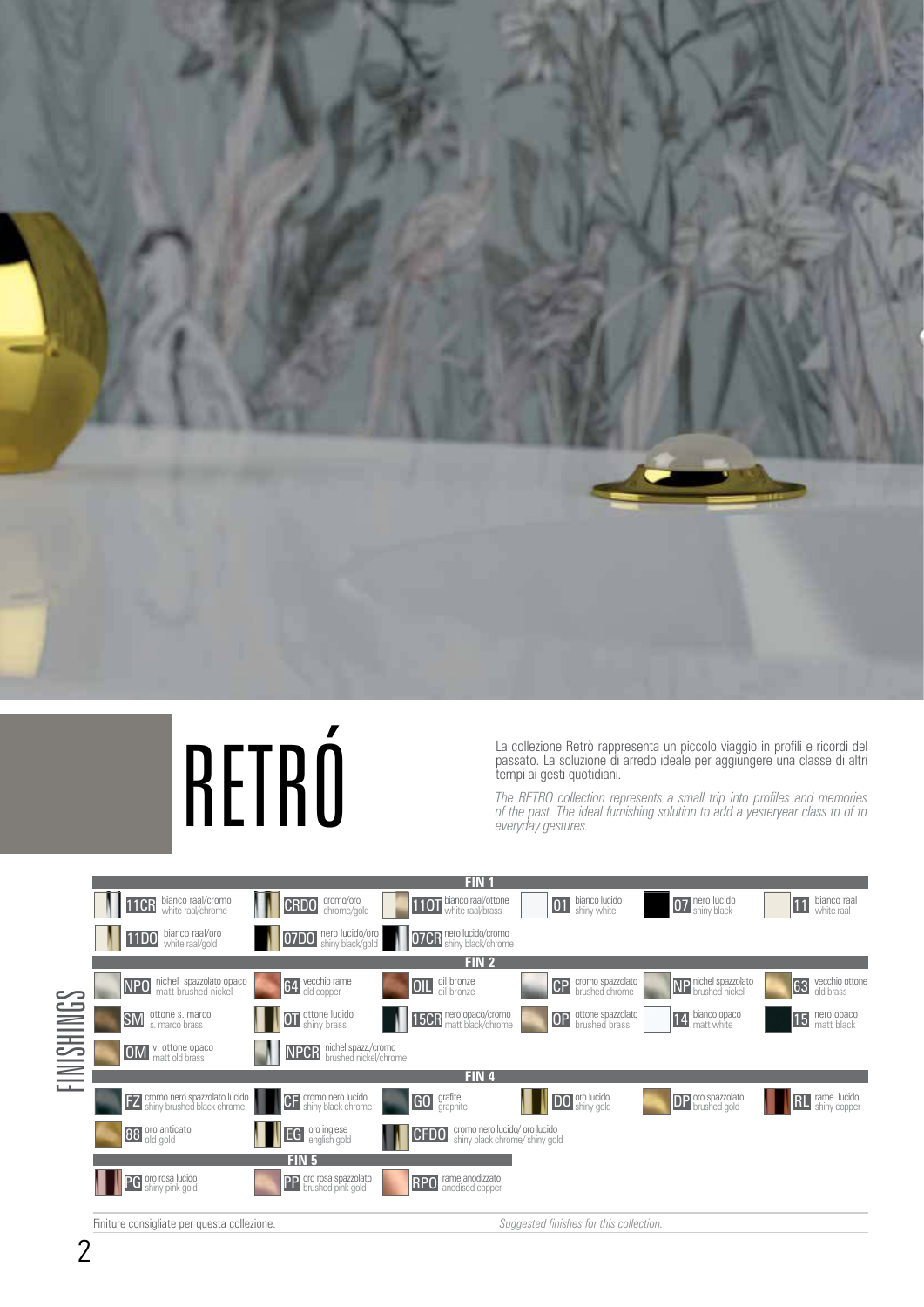

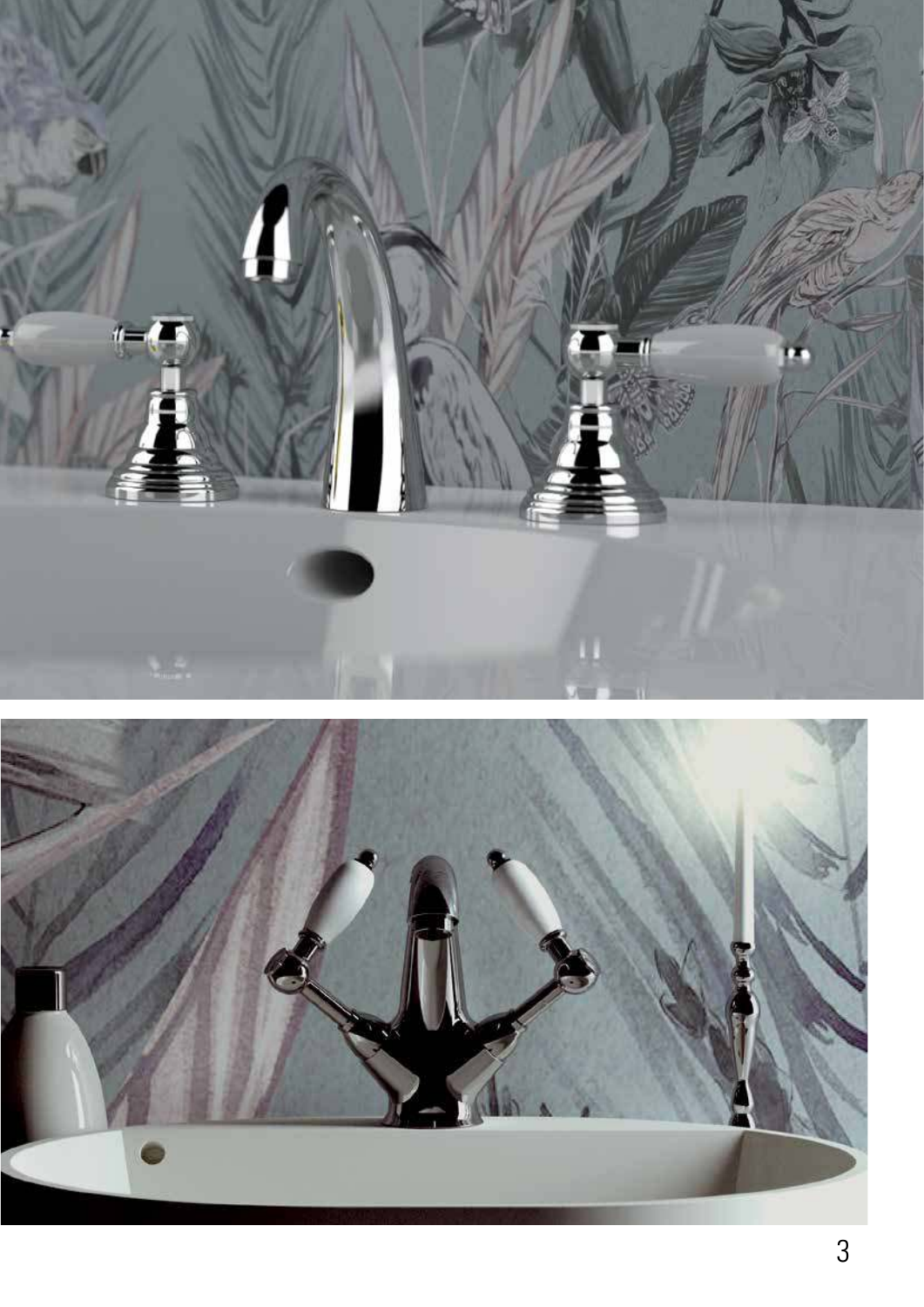

CARATTERISTICHE TECNICHE: La serie è dotata di vitone ceramico, prodotto da S.T.S.R. Studio Tecnico Sviluppo e Ricerche www.stsr.it

*TECHNICAL CHARACTERISTICS: The series is equipped with ceramic headvalves, produced by S.T.S.R. - Research Development Technical Office www.stsr.it*

# LAVABI - WASHBASIN MIXERS



## **RTV605**

Miscelatore monocomando lavabo con scarico. Altezza: 17 cm - Interasse: 11 cm *Single lever washbasin mixer with pop-up waste. Height: 17 cm - Interaxis: 11 cm.*



Monoforo lavabo con canna antica e scarico. Altezza: 23,5 cm - Interasse: 23 cm *One hole washbasin mixer with "Antique" spout and pop-up waste. Height: 23,5 cm - Interaxis: 23 cm.* **RT5400**



Batteria lavabo con scarico. Altezza: 5,5 cm - Interasse: 14 cm *Washbasin set with pop-up waste. Height: 5,5 cm - Interaxis: 14 cm.*



Batteria lavabo/lavello da incasso. Lunghezza canna: 19 cm. *Concealed basin/sink mixer. Lenght spout: 19 cm.*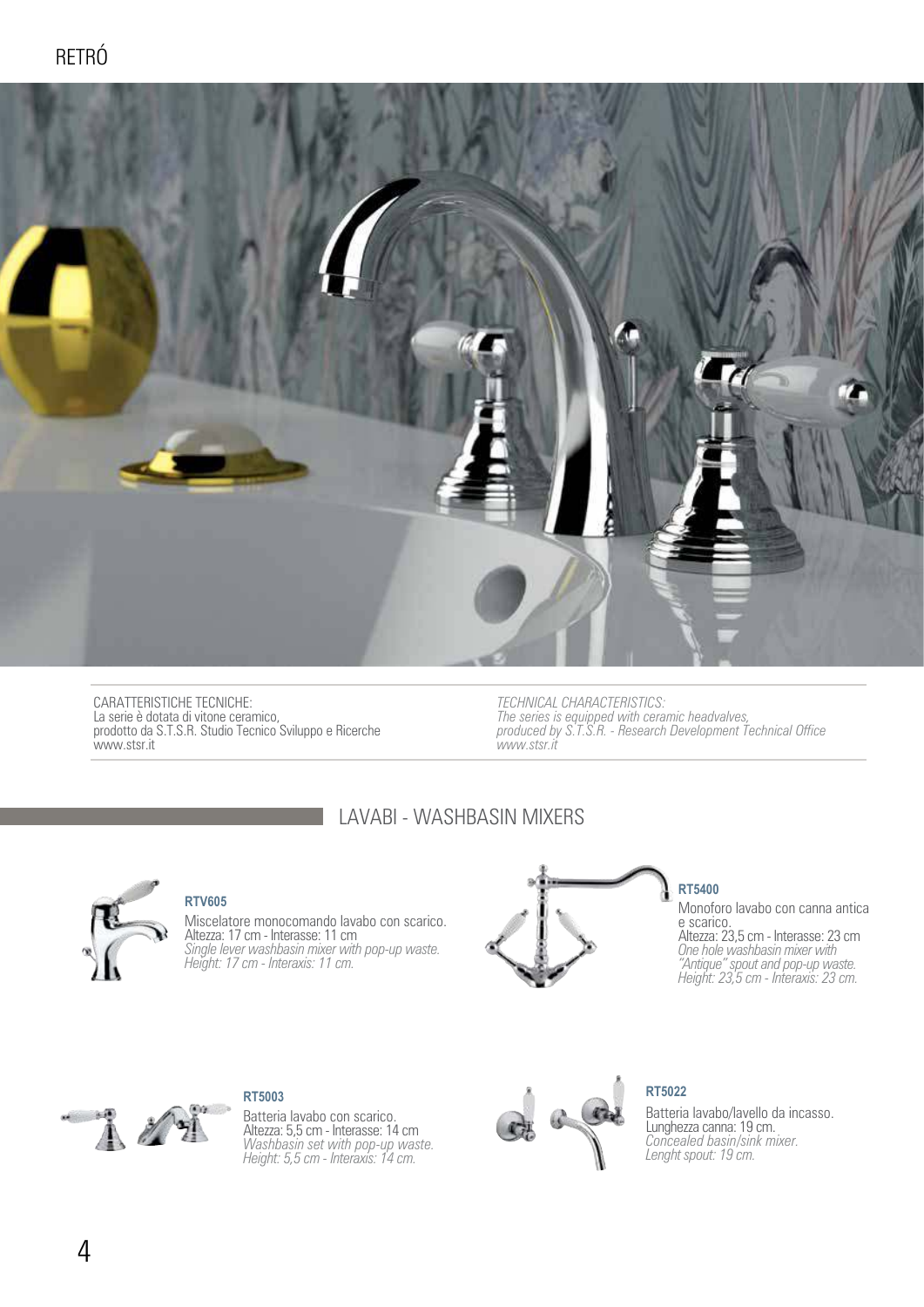# DANIEL RUBINETTERIE





Batteria lavabo con canna fusa corta e scarico.

Altezza: 15 cm - Interasse: 13 cm *Three holes washbasin mixer with casted spout and pop-up waste. Height: 15 cm - Interaxis: 13 cm.*



Batteria lavabo con canna antica e scarico. Altezza: 26,5 cm - Interasse: 19 cm *Washbasin set with "Antique" spout and pop-up waste. Height: 26,5 cm - Interaxis: 19 cm.*



Monoforo lavabo con scarico click-clack. Altezza: 17,5 cm - Interasse: 13 cm *One hole washbasin mixer with clickclack pop-up waste. Height: 17,5 cm - Interaxis: 13 cm.*



Monoforo lavabo con scarico. Altezza bocca: 7 cm - Interasse: 13 cm *One hole washbasin mixer with pop-up waste. Height spout: 7 cm - Interaxis: 13 cm.*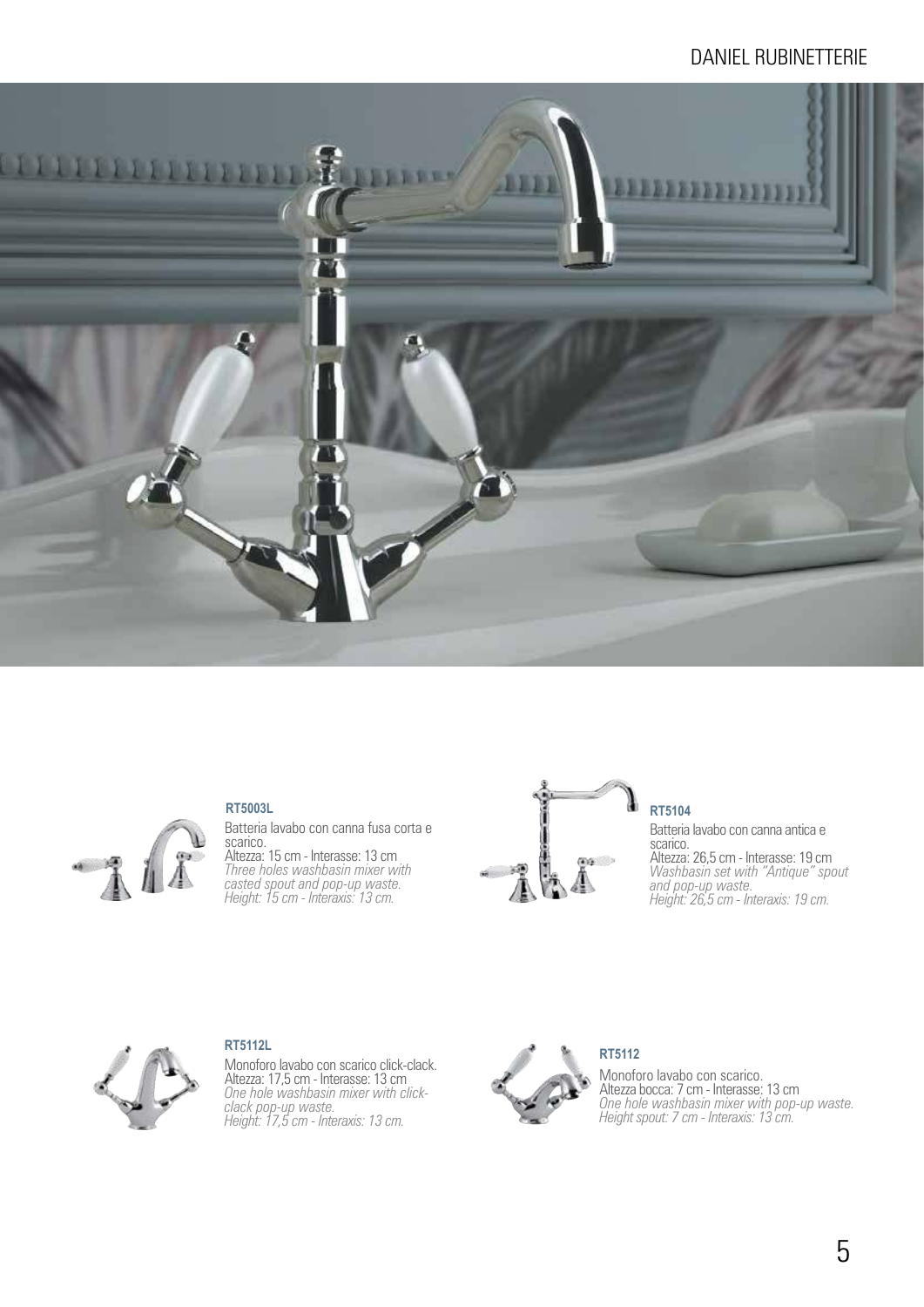# BIDET - BIDET MIXERS



## **RTV604**

Miscelatore monocomando bidet con scarico. Altezza: 17 cm - Interasse: 11 cm *Single lever bidet mixer with pop-up waste. Height: 17 cm - Interaxis: 11 cm.*



Monoforo bidet con scarico. Altezza bocca: 9 cm - Interasse: 11,5 cm *One hole bidet mixer with pop-up waste. Height spout: 9 cm - Interaxis: 11,5 cm.* **RT6200**



### **RT6400**

Monoforo bidet canna antica con scarico. Altezza: 14,5 cm - Interasse: 15,5 cm *One hole bidet mixer with "Antique" spout and pop-up waste. Height: 14,5 cm - Interaxis: 15,5 cm.*



Batteria bidet con scarico. Altezza: 8,5 cm - Interasse: 10 cm *Three holes bidet set with pop-up waste. Height: 8,5 cm - Interaxis: 10 cm.* **RT6302**



#### **RT6030**

Combinazione bidet con scarico. *Bidet supply fitting with pop-up waste.*



### **RT6004**

Batteria bidet con canna antica e scarico. Altezza: 18 cm - Interasse: 11,5 cm *Bidet set with "Antique" spout and pop-up waste.*

*Height: 18 cm - Interaxis: 11,5 cm.*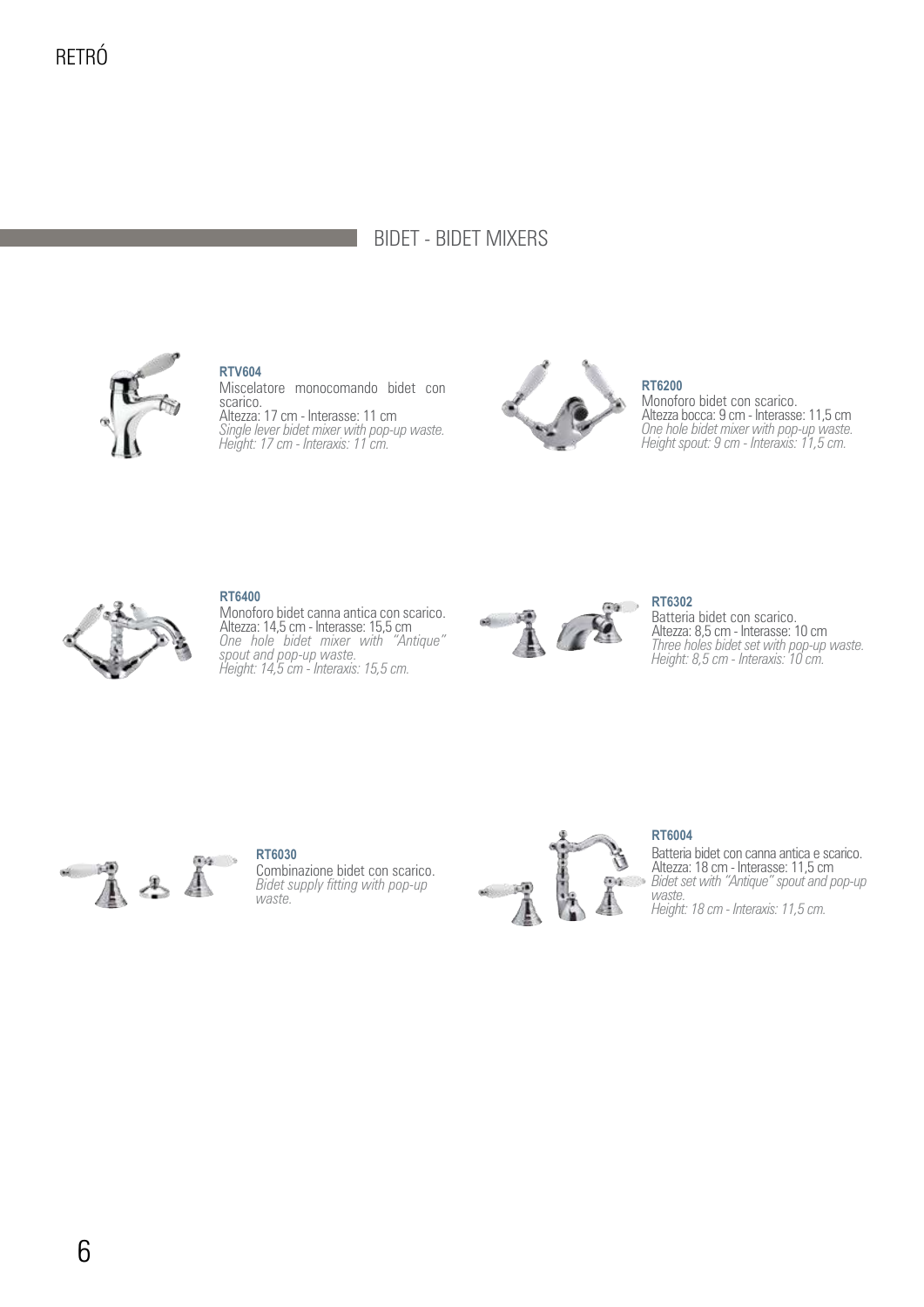# DANIEL RUBINETTERIE

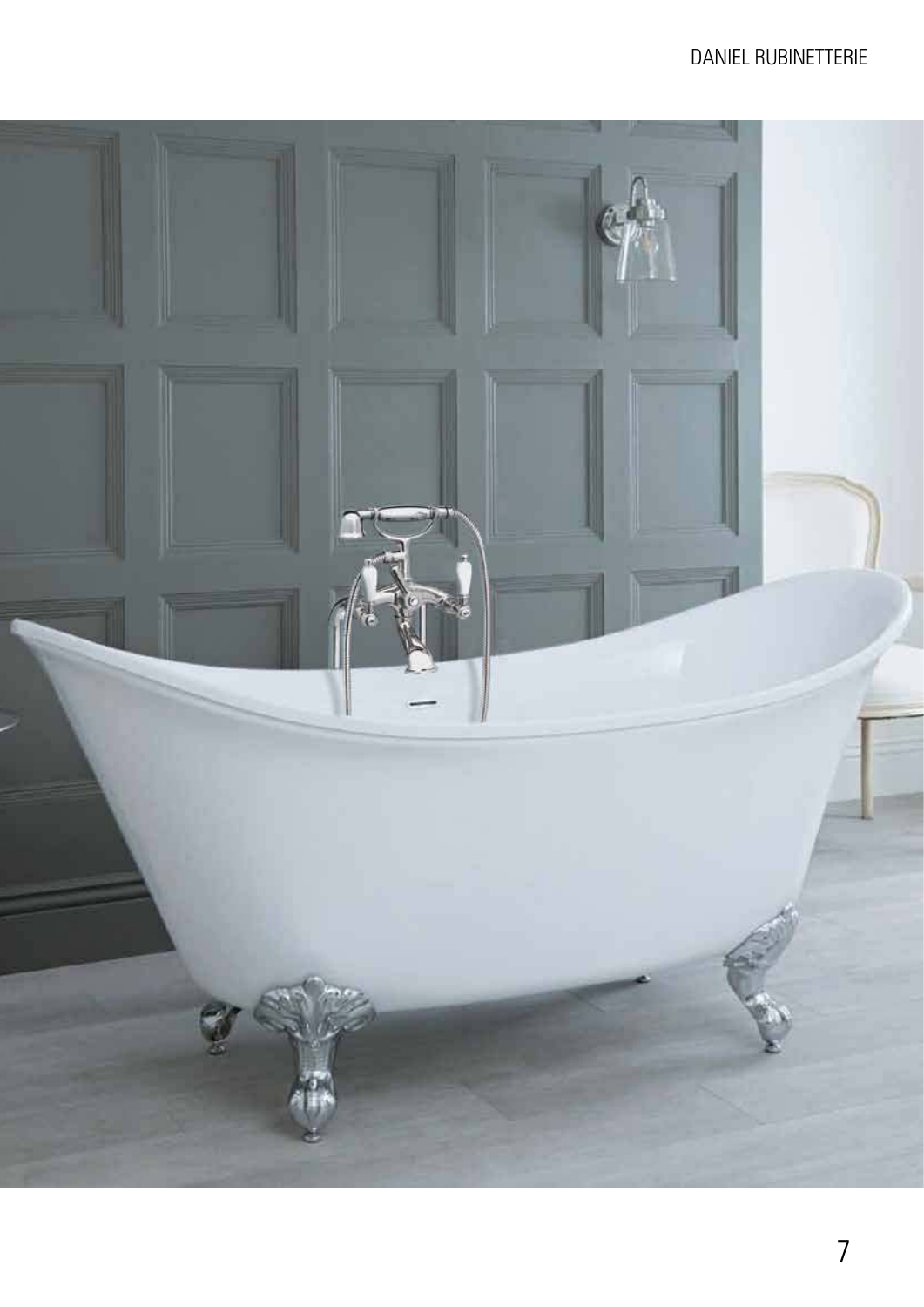# MISCELATORI VASCA E DOCCIA - SHOWER AND BATH MIXERS



Gruppo vasca esterno con kit doccia, doccia e flessibile120 cm. *Bathtub mixer with shower kit and flexible 120 cm*



Gruppo vasca esterno su colonnette alte con flessibile cm 120 e doccia normale. *Bathtub mixer on high studs with flexible cm 120 and normal shower.*



#### **RT4102XL**

v

Gruppo vasca esterno su colonne da pavimento, con doccia. *Traditional bathtub mixer, on floor columns, with shower.*



Gruppo doccia esterno. *Wall-mounted shower mixer.*

**RT4433A** con kit doccia. *with shower kit.*

**RT4433** senza kit doccia. *without shower kit.*



## **RT4192**

Batteria bordo vasca con doccia estraibile. *Bathtub set with pull-out shower.*



## **RT4100Z**

Gruppo vasca con deviatore e attacco 3/4M. *Bathtub mixer with diverter and 3/4M connection.*



## **RT4433Z**

Gruppo doccia esterno attacco 3/4 per colonna doccia. *Wall-mounted shower mixer connection 3/4 for columns.*

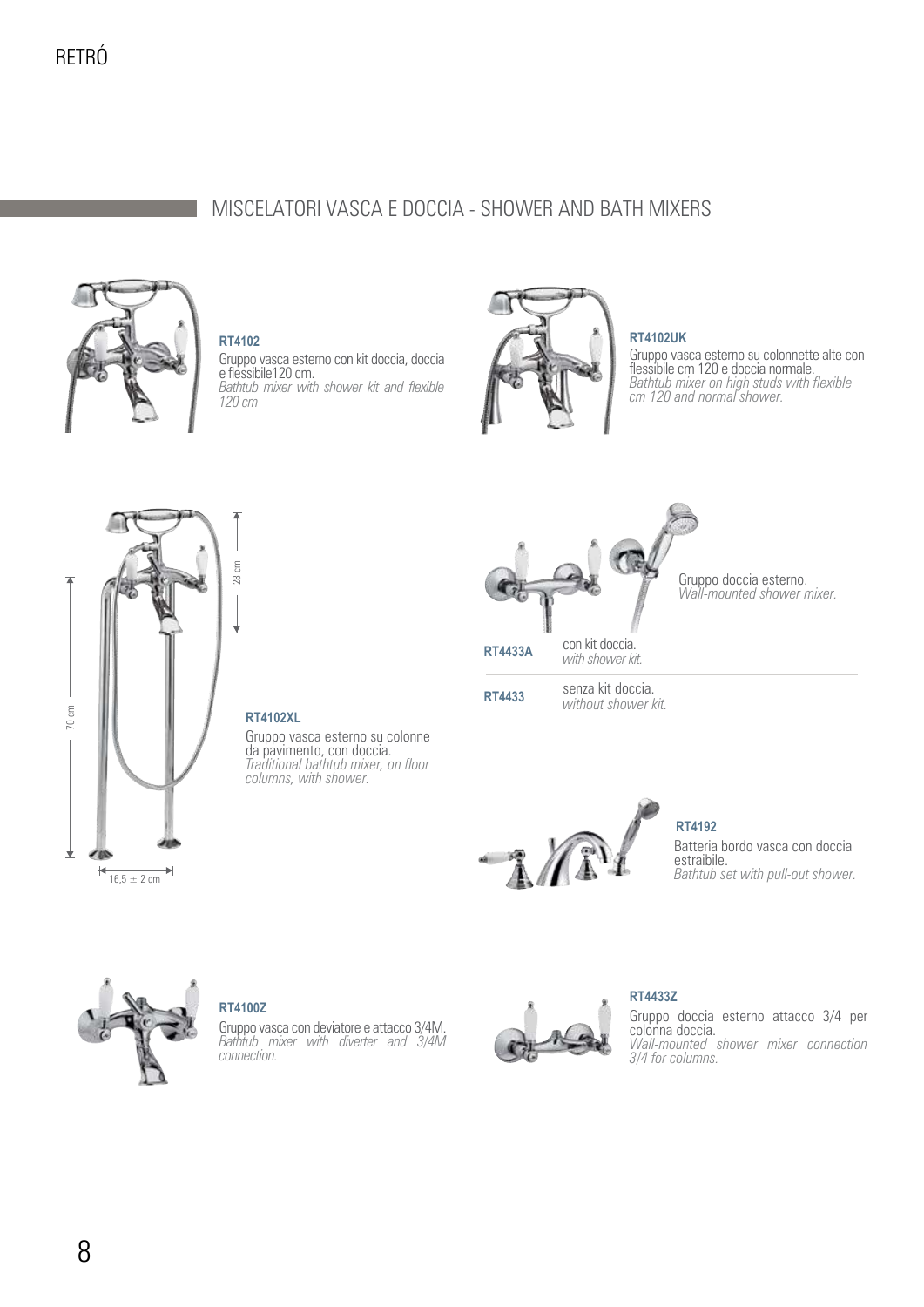# DANIEL RUBINETTERIE

# INCASSI DOCCIA - BUILT-IN MIXERS



### Miscelatore monocomando doccia incasso. *Single lever built-in shower mixer.* **RT602**



Miscelatore monocomando vasca/doccia incasso con deviatore. *Single lever built-in bath/shower mixer with diverter.*

# COLONNE DOCCIA E VASCA - SHOWER AND BATH COLUMN

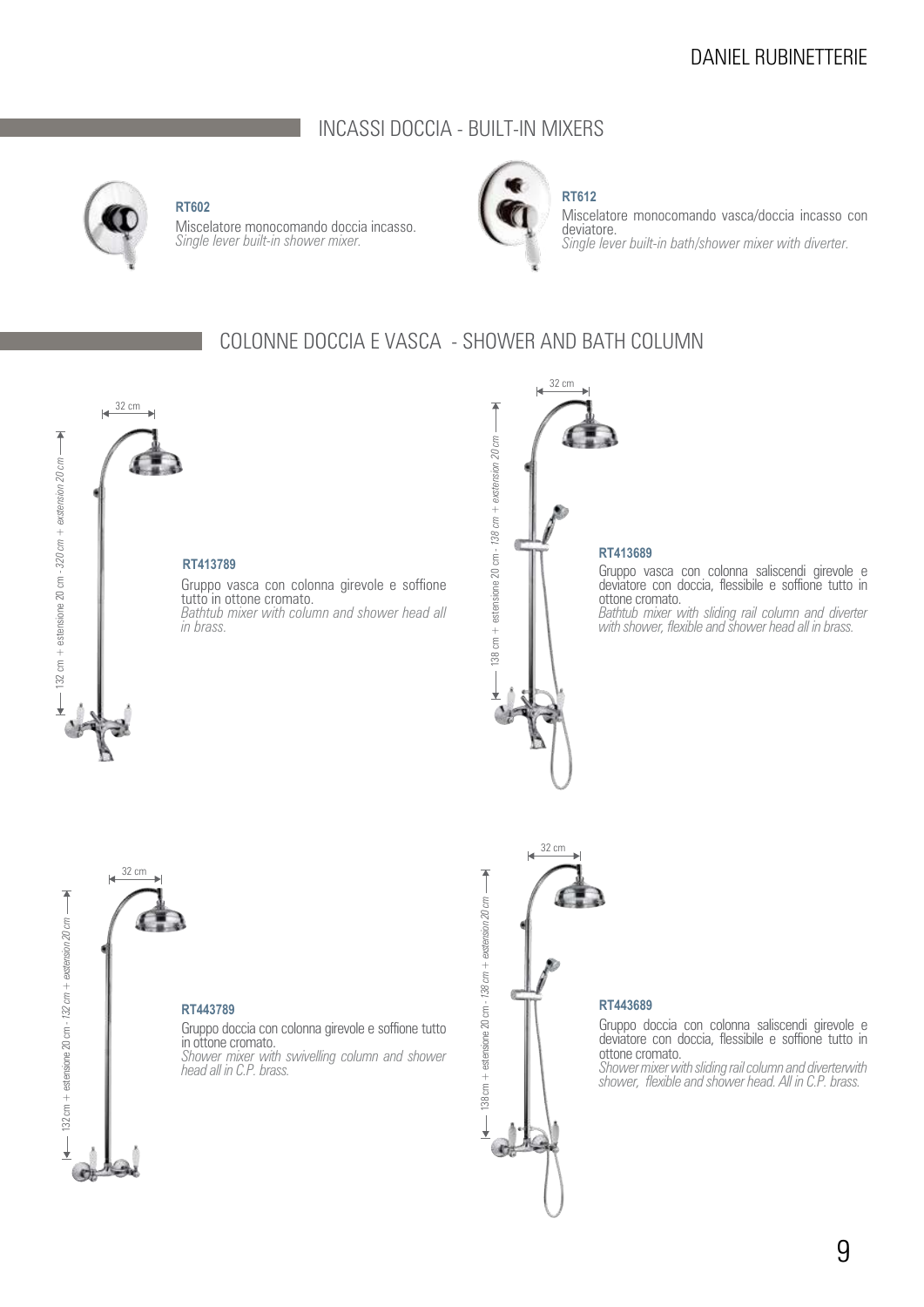# CUCINA - KITCHEN



#### **RT7007** δ'n

Gruppo lavello a muro con canna antica. Altezza: 21,5 cm - Interasse: 23,5 cm *Wall-mounted sink set with "Antique" spout. Height: 21,5 cm - Interaxis: 23,5 cm.*



## **RT7114**

Monoforo lavello con canna antica. Altezza: 24 cm - Interasse: 23,5 cm *One hole sink mixer with "Antique" spout. Height: 24 cm - Interaxis: 23,5 cm.*



## **RT618**

Miscelatore monocomando cucina con canna antica. Altezza: 28 cm - Interasse: 23,5 cm *Single lever kitchen mixer with "Antique" spout. Height: 28 cm - Interaxis: 23,5 cm.*



# **RT7250A**

Rubinetto a colonnina. Altezza: 28 cm - Interasse: 23,5 cm *Bar faucet. Height: 28 cm - Interaxis: 23,5 cm.*



Maniglia Retrò. *Retrò handle.* **RT9200**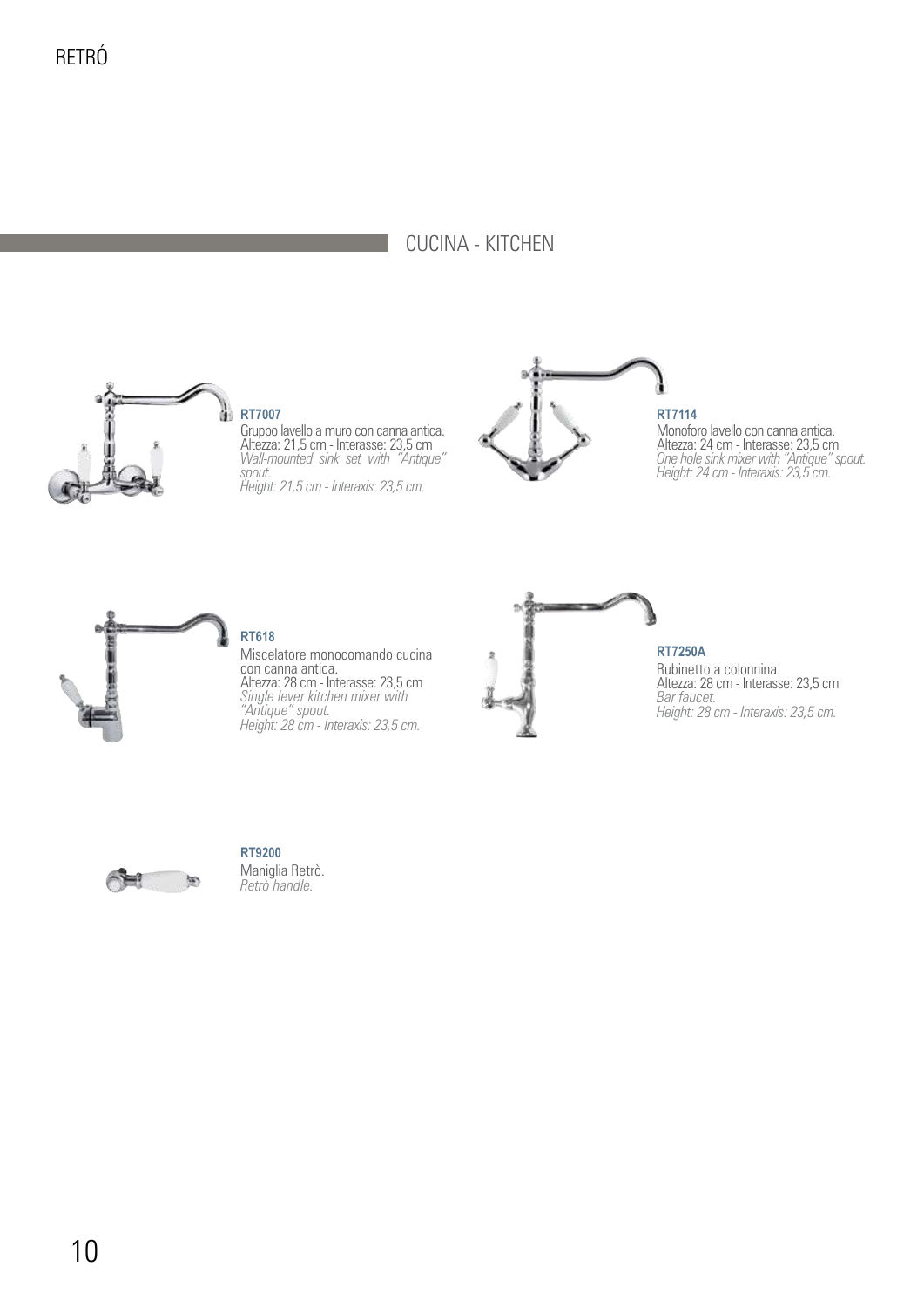